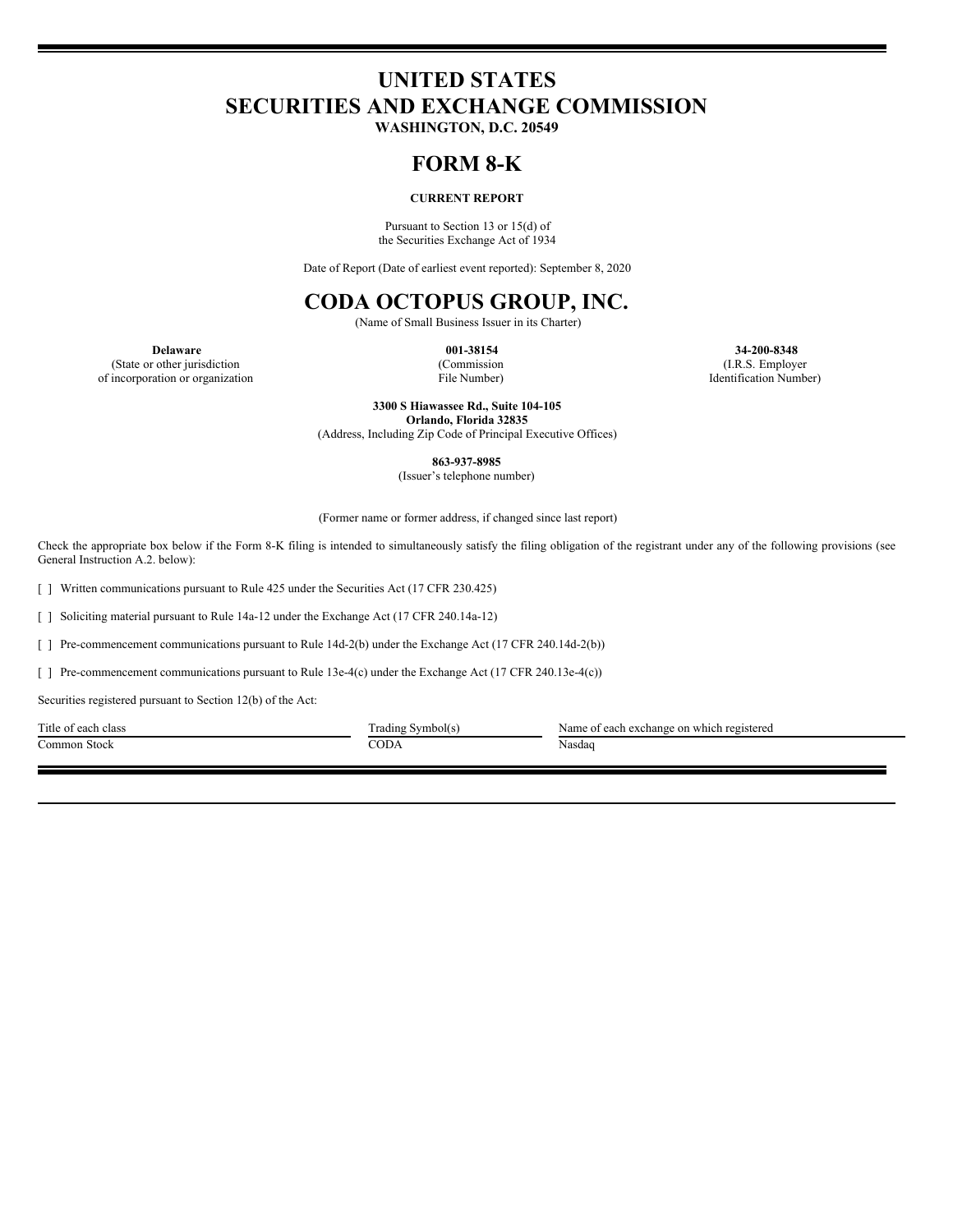### **Item 5.07 Submission of Matters to a Vote of Security Holders.**

On September 8, 2020, Coda Octopus Group, Inc. (the "Company") held its annual meeting of stockholders (the "Annual Meeting"). At the Annual Meeting, the following matters were submitted to a vote of the stockholders of the Company:

|         |                                                              | For       | Against | Abstain | Withheld |
|---------|--------------------------------------------------------------|-----------|---------|---------|----------|
|         |                                                              |           |         |         |          |
| $1_{-}$ | Election of Directors                                        |           |         |         |          |
|         |                                                              |           |         |         |          |
|         | Annmarie Gayle                                               | 6,241,634 | $-0-$   |         | 69.418   |
|         | Michael Hamilton                                             | 6,242,086 | $-0-$   |         | 68,966   |
|         | Mary Losty                                                   | 6,045,448 | $-0-$   |         | 256,604  |
|         | G. Tyler Runnels                                             | 6,216,254 | $-0-$   |         | 94,798   |
|         | J. Charles Plumb                                             | 6,216,365 | $-0-$   |         | 94,687   |
|         |                                                              |           |         |         |          |
| 2.      | Ratification of Appointment of Frazier & Deeter, LLC. as the |           |         |         |          |
|         | Company's independent registered public accounting firm      | 6,287,992 | 17.743  | 5,317   |          |
|         |                                                              |           |         |         |          |
| 3.      | Approval on an advisory basis of executive compensation      | 6,208,629 | 74.354  | 28,069  |          |
|         |                                                              |           |         |         |          |